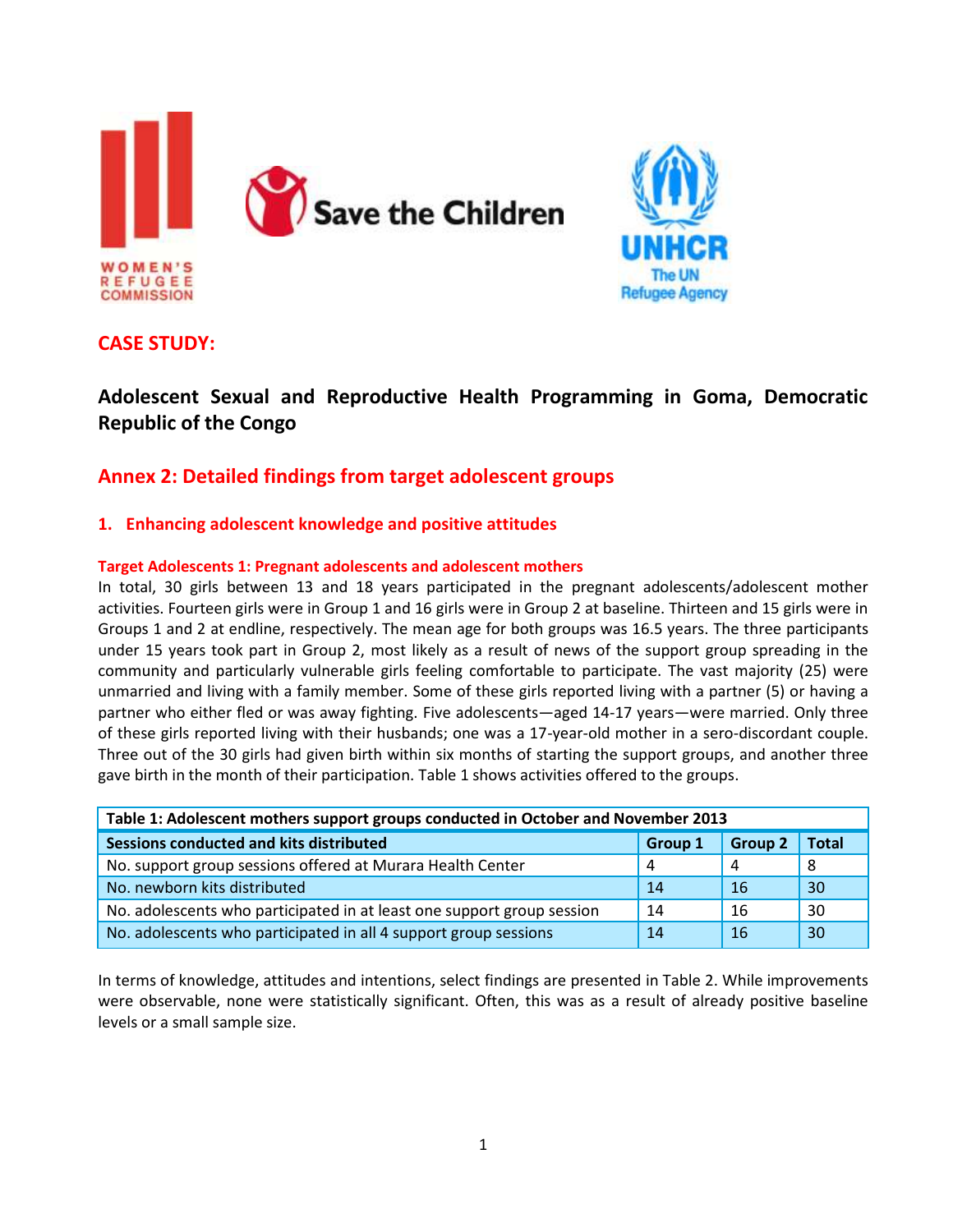| Table 2: Select changes in knowledge, attitudes and intentions                                             |                           |                           |                           |                                                 |
|------------------------------------------------------------------------------------------------------------|---------------------------|---------------------------|---------------------------|-------------------------------------------------|
| Changes in                                                                                                 | <b>Overall</b><br>(p<.05) | <b>Group 1</b><br>(p<.05) | <b>Group 2</b><br>(p<.05) | <b>Type of significant</b><br>change            |
| 1. Knowledge regarding most likely time during a girl's<br>menstrual cycle where she could become pregnant | No.                       | No                        | N <sub>o</sub>            | None                                            |
| 2. Desired time intervals between births                                                                   | <b>No</b>                 | <b>No</b>                 | Yes                       | None overall;<br>negative change for<br>Group 2 |
| 3. Attitudes regarding a girl's use of contraception and<br>difficulties having children later             | No.                       | No                        | N <sub>o</sub>            | None                                            |
| 4. Intentions to use contraception in the next 12 months                                                   | <b>No</b>                 | No.                       | <b>No</b>                 | <b>None</b>                                     |
| 5. Knowledge regarding length for exclusive<br>breastfeeding                                               | No.                       | No                        | No.                       | None                                            |
| 6. Confidence to refuse sex if she does not want it                                                        | <b>No</b>                 | <b>No</b>                 | <b>No</b>                 | <b>None</b>                                     |
| 7. Perceived ability to access SRH information and<br>services when necessary                              | No.                       | No                        | No.                       | None                                            |

When asked during which part of the monthly cycle a woman has the greatest chance of getting pregnant, participants chose between the following options: "during menstruation," "in the middle of the cycle," "just after the end of the cycle" or "just before the period." Group 1 recorded 12 baseline and endline responses, and Group 2, 11 baseline and 14 endline responses. Despite no significant changes, both groups showed improvement with more correct response of "in the middle of the cycle" at endline.

When surveyed about the amount of time (in years) participants felt they should wait between births to become pregnant, Group 1 reported 13 responses at both baseline and endline, with a mean of 3.0 years between births. Group 2 recorded 16 responses at baseline and 14 responses at endline. The mean at baseline was 3.625 years between births, which significantly decreased to 2.357 years at endline (p = .040). While a significant decrease was observed in the second group, the birth interval is still more than two years, which is the minimum WHO-recommended age of spacing between births.<sup>1</sup>

When asked whether participants agreed or disagreed with the following statement: "Using contraceptives make it more difficult for a girl to have children later in life," participants in Group 1 seemingly disagreed more at baseline than at endline, while those in Group 2 were closer to disagreeing with the statement at endline. Neither were significant changes (see Graph 1).

 $\overline{a}$  $1$  WHO, "Policy Brief: Birth spacing  $-$  report from a WHO Technical consultation," 2006. Available from **Agree** [http://whqlibdoc.who.int/hq/2006/RHR\\_policybrief\\_birthspacing\\_eng.pdf.](http://whqlibdoc.who.int/hq/2006/RHR_policybrief_birthspacing_eng.pdf)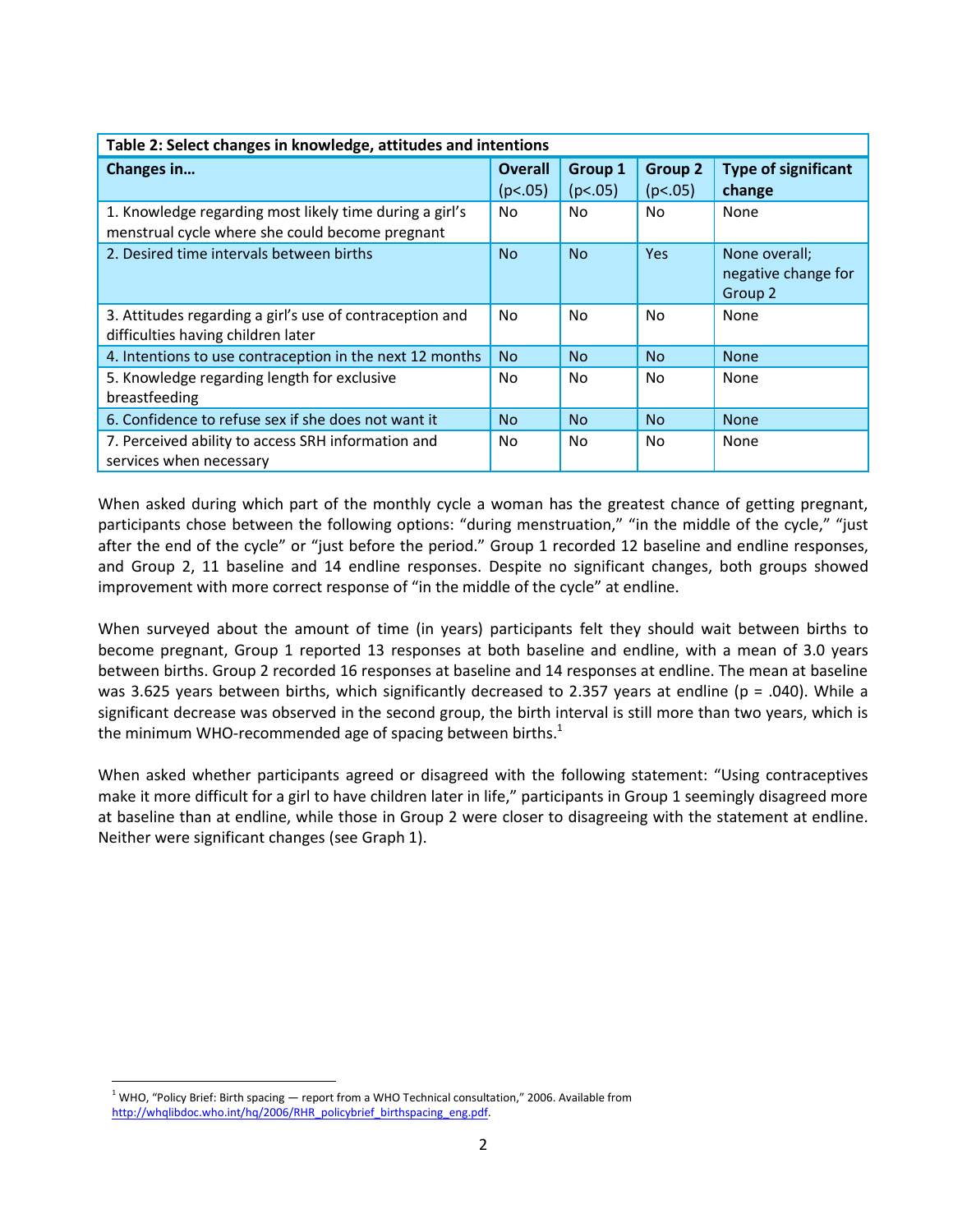

When asked whether participants planned to use contraception in the next 12 months, nearly twice as many girls responded at endline than at baseline for Group 1. Group 2 recorded a slight average increase in intentions to use contraception (p = .876). While no significant change was found in both groups (see Graph 2), the overall increase in responses in Group 1 possibly suggests a positive impact of attending the support group sessions for increasing awareness and confidence among pregnant adolescents and new mothers in deciding whether or not they would use a family planning method within the year.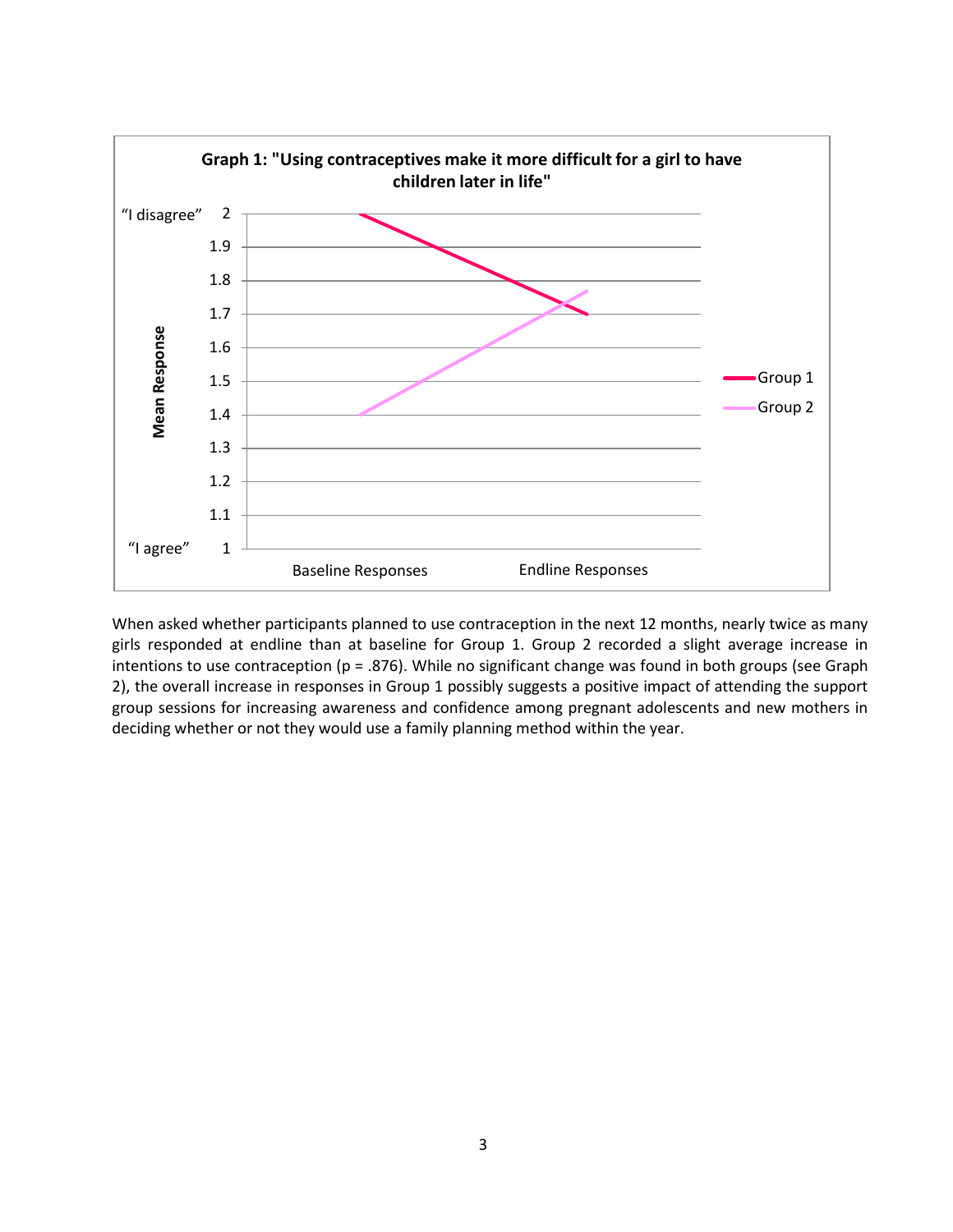

Participants were further asked how confident they would be in refusing sex any time they did not want it. Among the options of "very confident" they could refuse sex, "somewhat confident" and "not confident," responses hovered between "confident" and "very confident," with no significant changes across time.

When asked the correct amount of time newborns should receive only breast milk without any other solid or liquid, responses varied at baseline for both Groups 1 and 2, while all participants answered the question correctly at endline, noting "0-6 months" (see Graph 3).

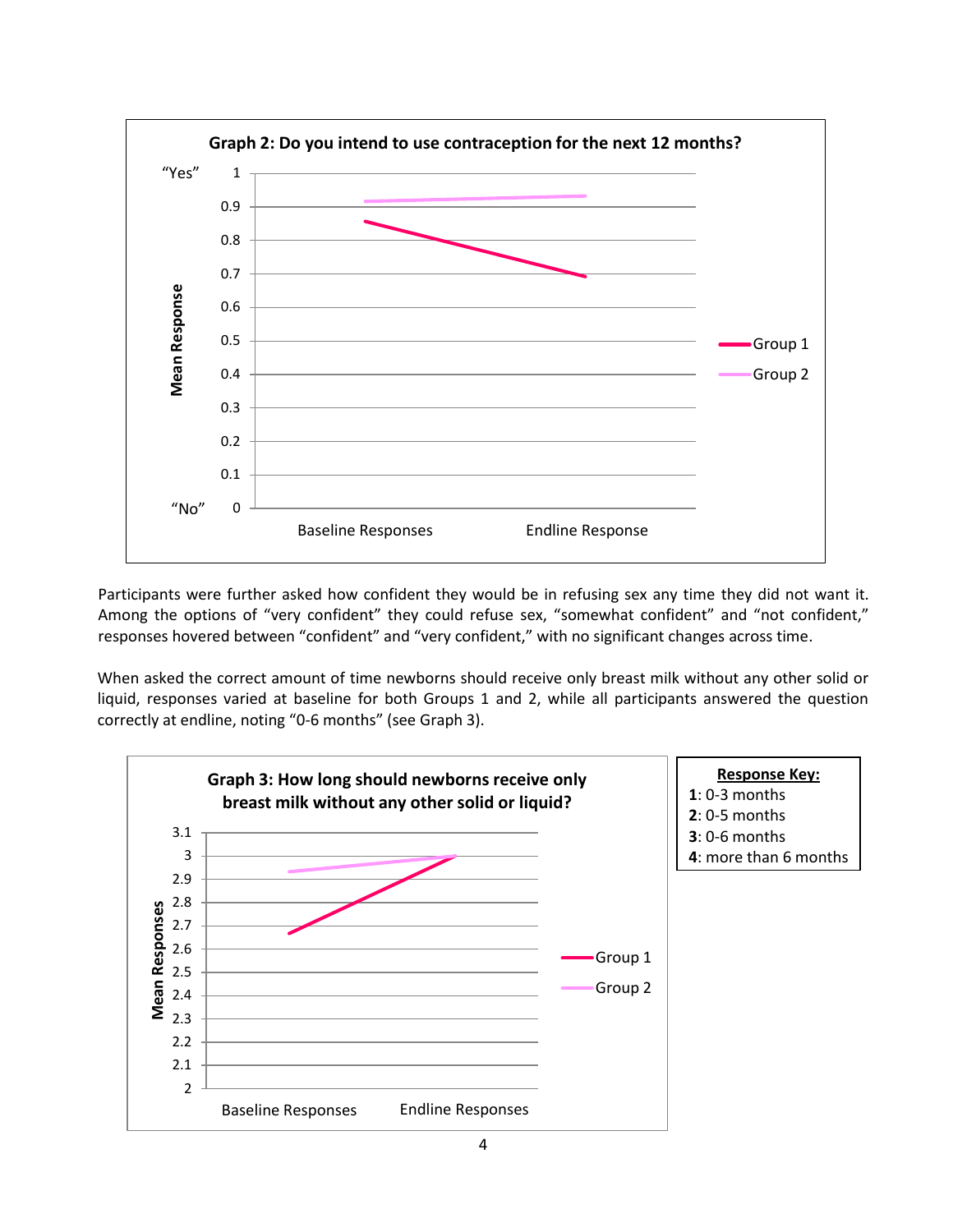#### **Target Adolescents 2: In-School adolescents aged 12-14 years**

Activities conducted among peer educators are listed in Table 3. The peers were responsible for sensitization during basketball matches, holding discussion groups, convening card games, distributing condoms and performing in theater. The basketball games and theater reached more students than the two grades, and many students shared their intention to adhere to abstinence or use condoms. The two theater performances were attended by 821 first- and second-year students, as well as by 19 teachers. A third performance was held in the internally displaced person (IDP) Camp Mugunga 1, where mass sensitization was held.

| <b>Table 3: Peer educators</b>                                                |                     |
|-------------------------------------------------------------------------------|---------------------|
| Number of training sessions held for peer educators                           | 4                   |
| Number of support sessions held for peer educators                            |                     |
| Number of trained peer educators                                              | 12                  |
| Number of peer educators in Lycée Kimbilio                                    | 6(3 boys, 3 girls)  |
| Number of peer educators in Institut Maendaleo                                | 6 (3 boys, 3 girls) |
| % of adolescents trained as peer educators who are active during pilot period | 100%                |

At baseline, 695 students from the two schools participated in the five-question questionnaire administered to all students in the two participating grades. Among them, 445 were from Lycée Kimbilio, while 250 were from Institut Maendaleo. Across schools, 304 participants were boys (156 from Lycée Kimbilio and 148 from Institut Maendaleo) and 383 were girls (282 from Lycée Kimbilio and 101 from Institut Maendaleo).

At endline, 781 students from two schools answered the questionnaire, 394 from Lycée Kimbilio and 387 from Institut Maendaleo. Across schools, 375 students were boys (139 from Lycée Kimbilio and 236 from Institut Maendaleo) and 405 were girls (254 from Lycée Kimbilio and 151 from Institut Maendaleo). The larger number of students at endline is likely a result of absenteeism on the day the baseline questionnaire was administered. Some students at both baseline and endline were beyond 14 years of age due to conflict that disrupted their education. The results from the five questions are shown in Table 4 below.

| Table 4: Changes in attitudes by sex |                                                                                       |                           |                        |                         |                                              |
|--------------------------------------|---------------------------------------------------------------------------------------|---------------------------|------------------------|-------------------------|----------------------------------------------|
| <b>Statement</b>                     |                                                                                       | <b>Overall</b><br>(p<.05) | <b>Boys</b><br>(p<.05) | <b>Girls</b><br>(p<.05) | <b>Type of significant</b><br>change         |
| 1.                                   | I believe that I am responsible for my own<br>health and well-being.                  | No.                       | No                     | No                      | None                                         |
| 2.                                   | Both the girl and the boy are equally<br>responsible to prevent unwanted pregnancy.   | $No*$                     | Yes                    | <b>No</b>               | Improvement for boys<br>only                 |
| 3.                                   | I can refuse sex with my boyfriend/girlfriend,<br>even if s/he insists.               | Yes                       | Yes                    | No                      | Improvement overall,<br>primarily from boys  |
| 4.                                   | I can use a condom correctly.                                                         | <b>Yes</b>                | <b>Yes</b>             | <b>Yes</b>              | Improvement                                  |
| 5.                                   | I can seek sexual and reproductive health<br>information and services if I need them. | <b>Yes</b>                | No.                    | <b>Yes</b>              | Improvement overall,<br>primarily from girls |

\*The overall difference is statistically significant at the  $p<10$  level, but is the product of averaging a difference among males that is large and significant at the p<.05 level, with a difference among females that is small and not statistically significant.

In terms of the extent that adolescents believe they are "responsible for their own health and well-being," at baseline, both boys and girls primarily responded that they "agree," with mean scores of 1.079 and 1.075,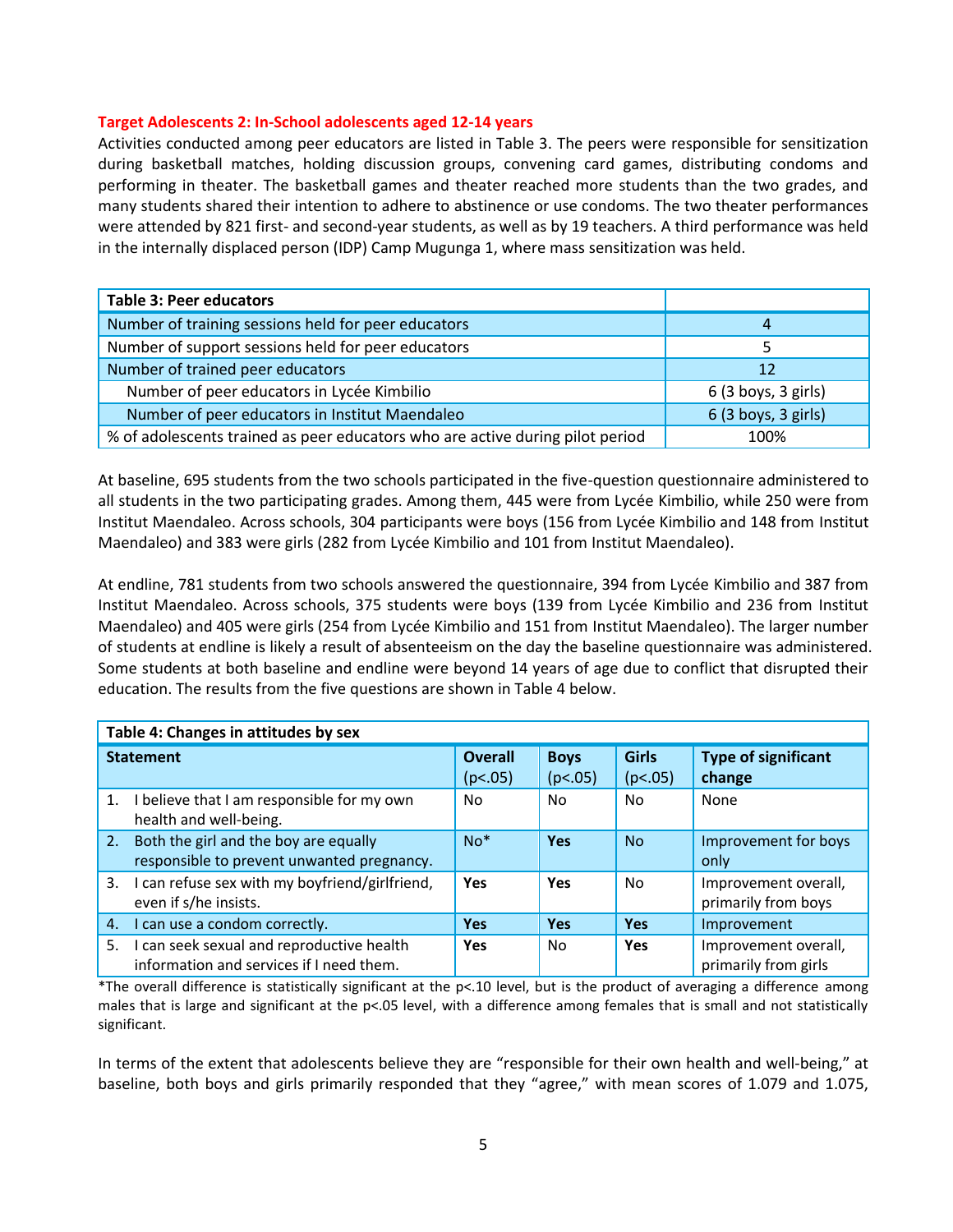respectively. Both groups reported slight changes when surveyed a second time, with a mean of 1.098 for boys and 1.076 for girls. The closer to "1" the mean is, the more they "agree" (see Graph 4).



When asked if "both the girl and boy are equally responsible to prevent unwanted pregnancy," both boys and girls agreed with the statement overall. There was some improvement between initial and final responses, with a lower score implying that the respondent was more likely to "agree" that both sexes were responsible. When initially surveyed, boys recorded a mean response of 1.336, which improved to 1.242 when surveyed again. This change was significant ( $p$ <.05). Girls recorded an initial mean response of 1.212, which improved to 1.188 at endline (see Graph 5).

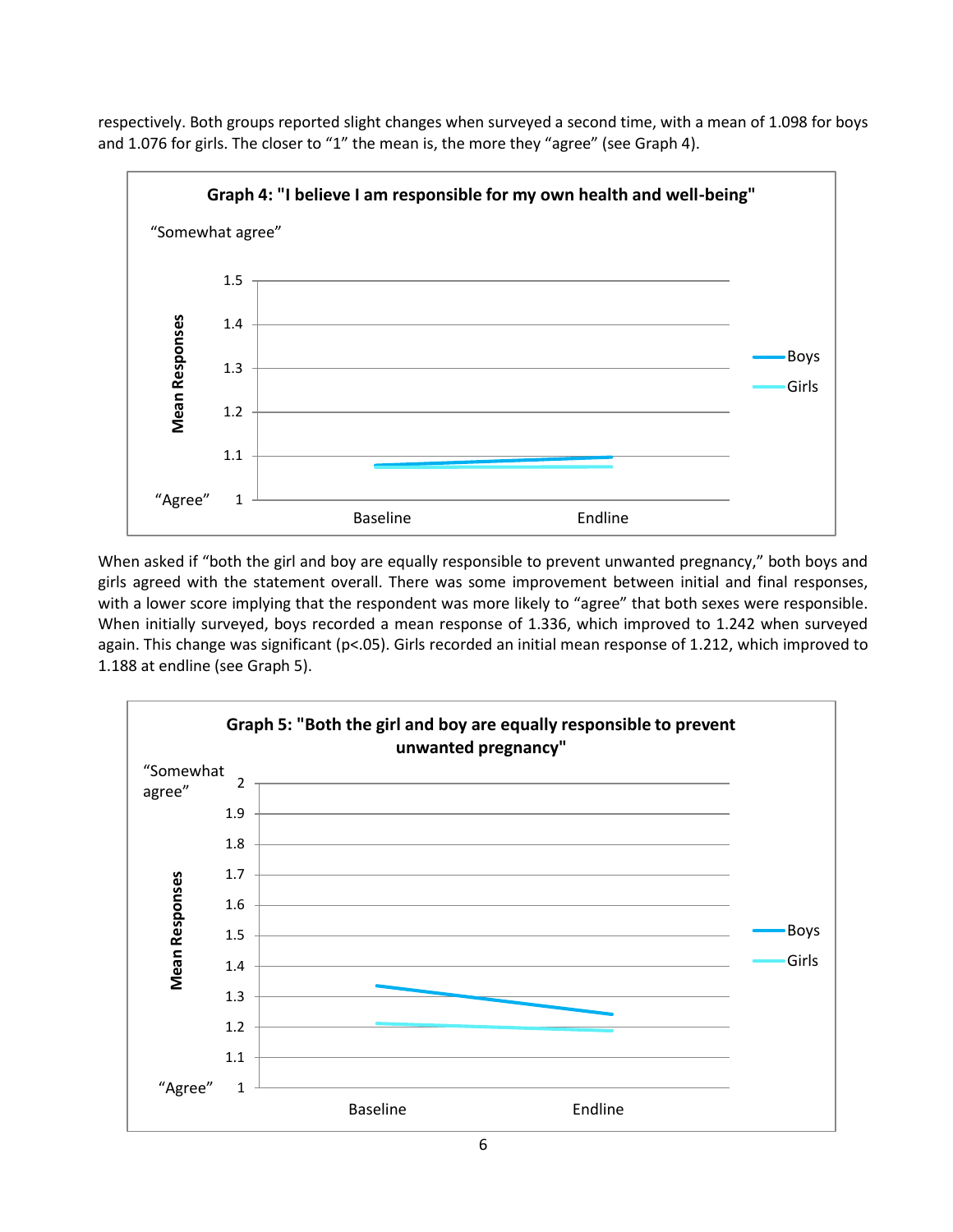When asked about confidence to refuse sex, both boys and girls showed improvement between initial and final responses. The change in confidence for boys was significant ( $p < .01$ ), with a mean of 1.981 that improved to 1.752. Girls also showed a slight improvement, with a mean response of 1.848 at baseline and 1.719 at endline. The closer the mean is to 1, the more confident the students (see Graph 6).



When asked how confident participants were in using a condom correctly, both boys and girls reported means close to being "somewhat confident" when initially surveyed. Both boys and girls made significant improvements between their baseline and endline responses. The mean at baseline for boys was 1.936, which improved to 1.710 at endline (p <.01). Girls recorded a mean of 2.155 at baseline and 1.984 at endline (p <.05). As a group, overall results improved significantly (p <.001) (see Graph 7).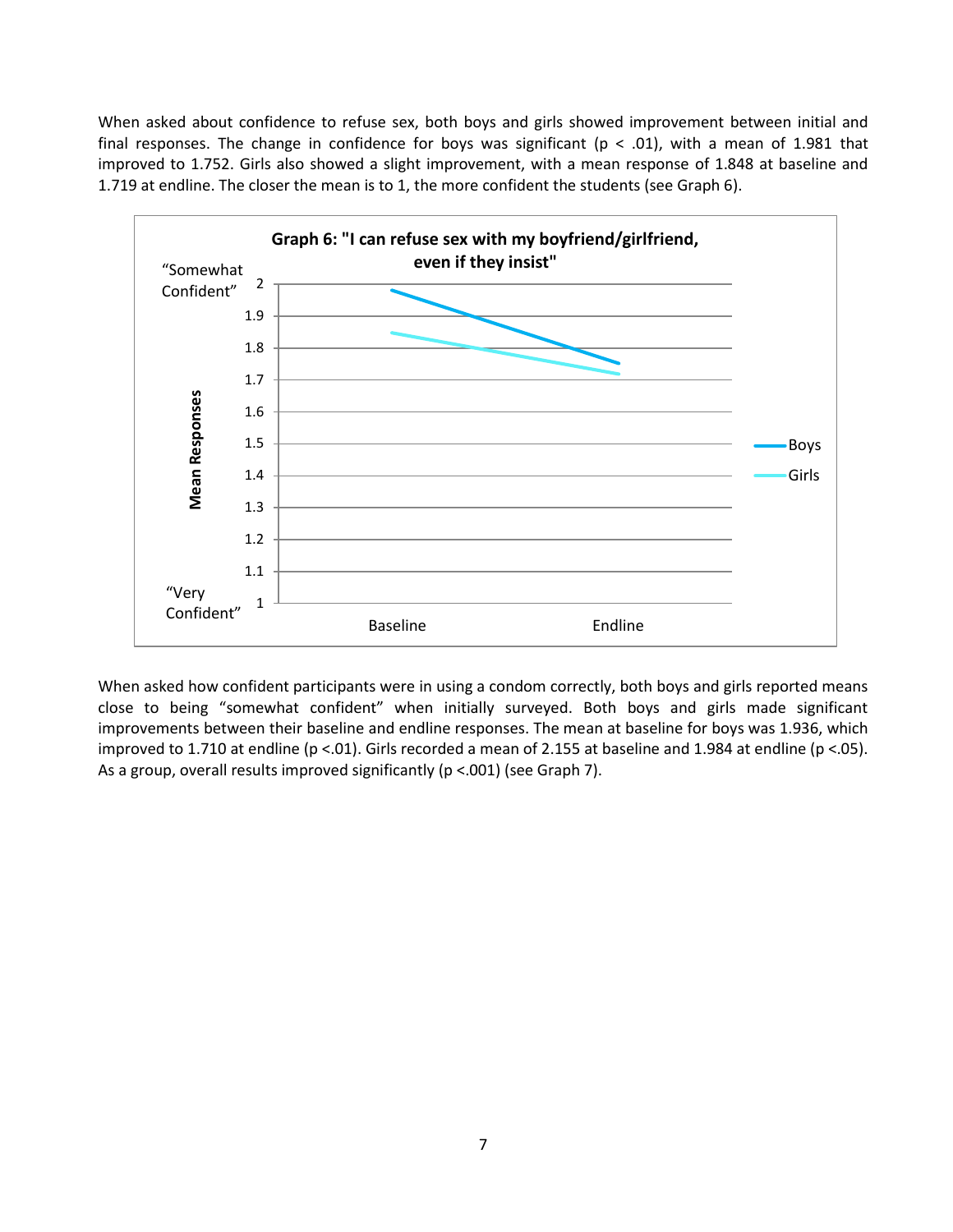

The last question surveyed participants' confidence levels to seek SRH information and services. Girls recorded the most significant change towards higher confidence (close to "1") between baseline and endline, with means of 1.803 and 1.564, respectively (p <.001). Boys also showed improvement in confidence with a mean of 1.645 at baseline and 1.546 at endline (see Graph 8).

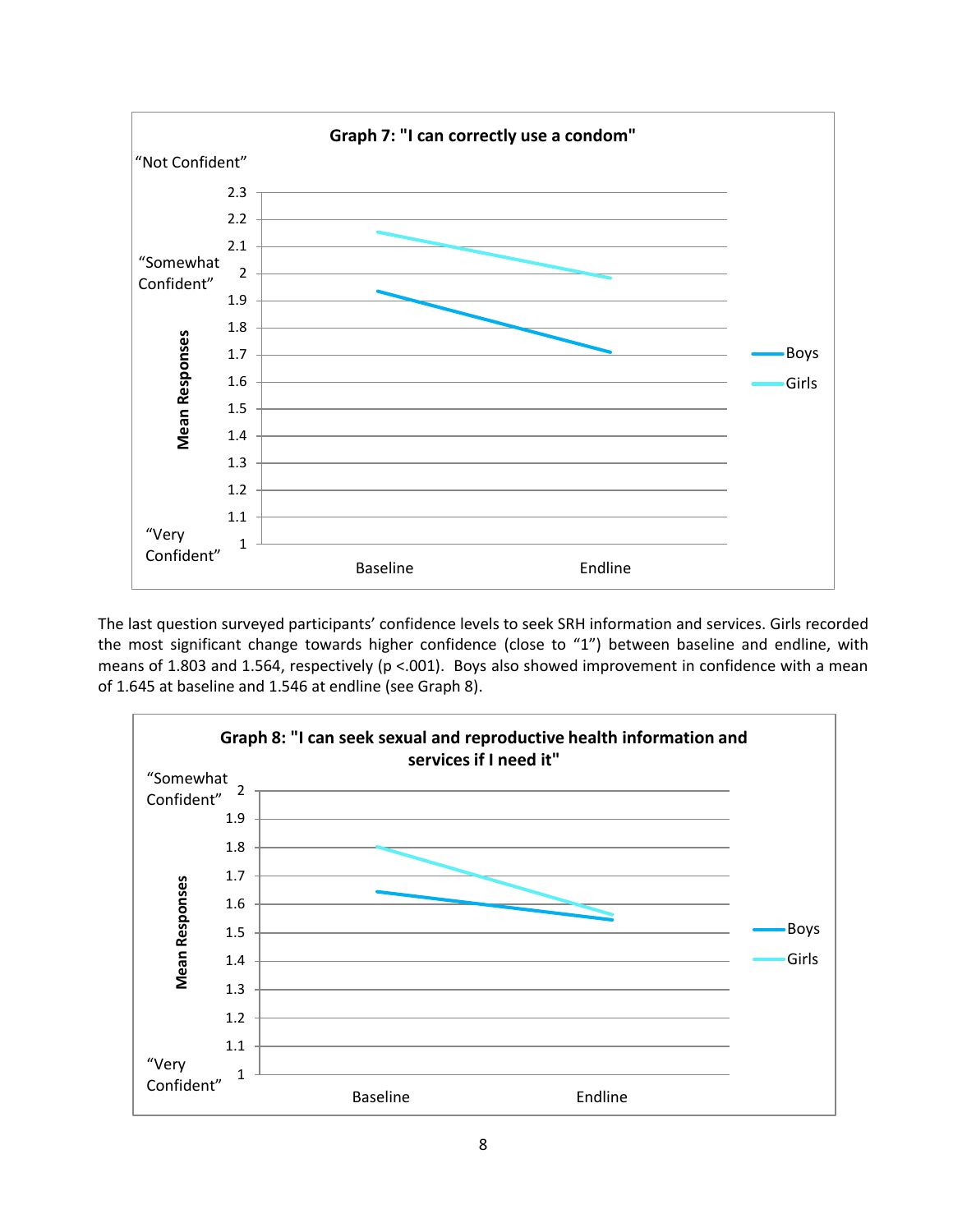In terms of differences in school, while no significant differences between the two schools were found at baseline for statements 1 and 5, large, significant differences were found between the two schools in baseline scores for statements 2, 3 and 4. The reason for this is not known.

| Table 5: Changes in attitudes by school |                                                                                       |                           |                                     |                                                |                                                     |
|-----------------------------------------|---------------------------------------------------------------------------------------|---------------------------|-------------------------------------|------------------------------------------------|-----------------------------------------------------|
|                                         | <b>Statement</b>                                                                      | <b>Overall</b><br>(p<.05) | Lycée<br><b>Kimbilio</b><br>(p<.05) | <b>Institut</b><br><b>Maendaleo</b><br>(p<.05) | <b>Type of significant</b><br>change                |
| 1.                                      | I believe that I am responsible for my own<br>health and well-being.                  | No                        | N <sub>o</sub>                      | No                                             | None                                                |
| 2.                                      | Both the girl and the boy are equally<br>responsible to prevent unwanted pregnancy.   | <b>No</b>                 | <b>No</b>                           | Yes                                            | Only at Maendaleo,<br>but not overall               |
| 3.                                      | I can refuse sex with my boyfriend/girlfriend,<br>even if s/he insists.               | <b>Yes</b>                | No.                                 | Yes                                            | Improvement overall,<br>primarily from<br>Maendaleo |
| 4.                                      | I can use a condom correctly.                                                         | <b>Yes</b>                | <b>No</b>                           | Yes                                            | Improvement overall,<br>primarily from<br>Maendaleo |
| 5.                                      | I can seek sexual and reproductive health<br>information and services if I need them. | <b>Yes</b>                | No.                                 | Yes                                            | Improvement overall,<br>primarily from<br>Maendaleo |

The program further produced large, significant differences between the two time intervals for statements 2-5 at Institut Maendaleo, but no significant change of any kind at Lycée Kimbilio (see Table 8). However, no overall change at Lycée Kimbilio may imply some students changing a lot, or different rates of change in the students at the two schools.

Based on self-reports at endline, among the 443 students that were referred by Save the Children or peer educators to relevant services, 212 completed the entire referral, while 160 completed the referral partially. Only 40 students reported that they did not follow up at all.

In terms of the intensive in-school adolescent groups, while 39 students took the baseline questionnaire, 33 completed the endline. Among those that completed the baseline, 19 were from Lycée Kimbilio and 20 were from Institut Maendaleo. In terms of sex, 17 were boys (6 from Lycée Kimbilio and 11 from Institut Maendaleo) and 22 were girls (13 from Lycée Kimbilio and 9 from Institut Maendaleo). Among the 33 endline participants, 17 were from Lycée

*We want this project to continue and not just for the first two classes but for everyone*. (Intensive student group participant)

Kimbilio and 16 were from Institut Maendaleo. Among them, 18 were boys (9 from Lycée Kimbilio and 9 from Institut Maendaleo) and 15 were girls (8 from Lycée Kimbilio and 7 from Institut Maendaleo). A comparison of the intensive group's performance against the rest of the two grades is displayed in Table 6.